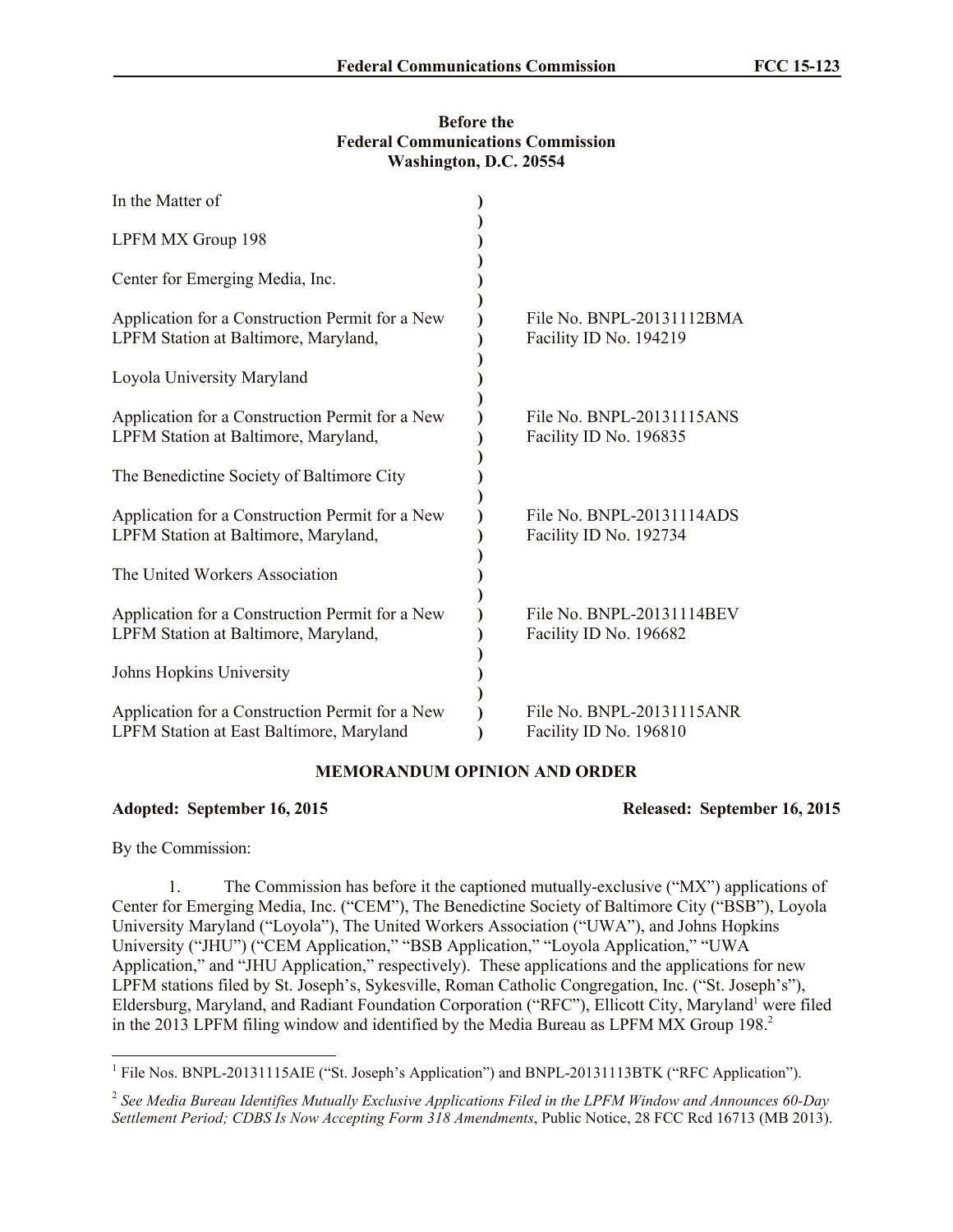2. On September 5, 2014, the Commission issued a Public Notice in which it conducted a point-system analysis of 111 mutually exclusive LPFM groups.<sup>3</sup> With regard to LPFM MX Group 198, the *September Public Notice* determined that the applications of CEM, BSB, UWA, JHU, and St. Joseph's were each entitled to a total of five comparative points awarded pursuant to Section 73.872 of the Rules,<sup>4</sup> while the applications of Loyola and RFC were each entitled to four points.<sup>5</sup> The Commission thus identified the applications of CEM, BSB, UWA, JHU, and St. Joseph's as tentative selectees of LPFM Group 198 on a time-share basis. The *September Public Notice* began a 30-day period for filing petitions to deny those applications, and began 90-day periods in which MX applicants could file major amendments to resolve their mutual exclusivities or those named as tentative selectees could file pointaggregation time-share agreements. Loyola timely filed a Petition to Deny ("Petition") in which it argues that the Commission erred in: 1) not awarding the Loyola Application a point under the diversity of ownership criterion; and 2) awarding the JHU Application a point under that criterion.<sup>6</sup> Subsequently, BSB, St. Joseph's, and JHU amended their respective applications to file a time-share agreement in which they aggregated their points awarded them in the *September Public Notice* for a total of 15 points.<sup>7</sup>

3. *Loyola Application.* The Loyola Application stated that a member of Loyola's Board of Trustees, Rosemary Juras, holds attributable interests in Station WQLL(AM), Pikesville, Maryland, and WCBM(AM), Baltimore, Maryland.<sup>8</sup> Loyola stated that, pursuant to Section 73.858(a) of the Commission's Rules ("Rules"),<sup>9</sup> Juras would recuse herself from any decision involving Loyola's proposed LPFM station.<sup>10</sup> Loyola further certified that it was eligible to receive a point under the

4 47 C.F.R. § 73.872.

 $\overline{\phantom{a}}$ 

<sup>5</sup> These applications each received a point under each of the following four criteria: 1) established community presence of at least two years; 2) commitment to originate local programming; 3) commitment to maintain a main studio; and 4) commitment to originate local programming and to maintain a main studio. The CEM Application, the BSB Application, the UWA Application, and the JHU Application also each received a point under the diversity of ownership (new entrant) criterion. *Id*. at Attachment A.

<sup>6</sup> Loyola filed the Petition on October 3, 2014, against the five tentative selectee applications: the CEM Application, the BSB Application, the UWA Application, the JHU Application, and the St. Joseph's Application. CEM, UWA, and JHU did not file oppositions. BSB and St. Joseph's filed an Opposition on October 16, 2014, in which they argue that the Petition was improperly field against their respective applications because it does not raise any allegations against them. Opposition at 2-3. We disagree. The *September Public Notice* stated that "[a]ny argument that a tentatively selected application should not be granted must be raised in such a petition [to deny], even if the objection relates only indirectly to the tentative selectee's comparative points. For example, an applicant that concedes that the tentative selectee is qualified for the points received but believes its own proposal should have received a greater number of points than the tentative selectee's must make its argument in a petition to deny." *September Public Notice*, 29 FCC Rcd at 10851. The Petition was thus properly filed against the BSB Application and the St. Joseph's Application. The Opposition also states that BSB and St. Joseph's take no position with regard to the Petition's merits against the JHU Application. Opposition at 3.

<sup>7</sup> See "Low Power FM Time-Share Agreement" between BSB, St. Joseph's and JHU dated as of December 4, 2014 ("Agreement"). The *September Public Notice* explained that tentative selectees may file time-share agreements to aggregate their points and break ties. *See September Public Notice*, 29 FCC Rcd at 10850. *See also* 47 C.F.R. § 73.872(c). On April 30, 2015, the Bureau dismissed the RFC Application after it concluded that RFC was not eligible to hold an LPFM license. *See Broadcast Actions*, Public Notice, Report No. 48482 (MB May 5, 2015). This resulted in the St. Joseph's Application becoming a singleton. The Bureau granted the St. Joseph's Application on June 12, 2015. *See Broadcast Actions*, Public Notice, Report No. 48512 (MB June 17, 2015).

<sup>8</sup> Loyola Application at Section II, Question 3.b. and Exhibit 3.

 $9$  47 C.F.R. § 73.858(a).

 $10$  Loyola Application at Exhibit 3.

<sup>3</sup> *Commission Identifies Tentative Selectees in 111 Groups of Mutually Exclusive Applications Filed in the LPFM Window; Announces a 30-Day Petition to Deny Period and a 90-Day Period to File Voluntary Time-Share Proposals and Major Change Amendments*, Public Notice, 29 FCC Rcd 10847 (2014) ("*September Public Notice*").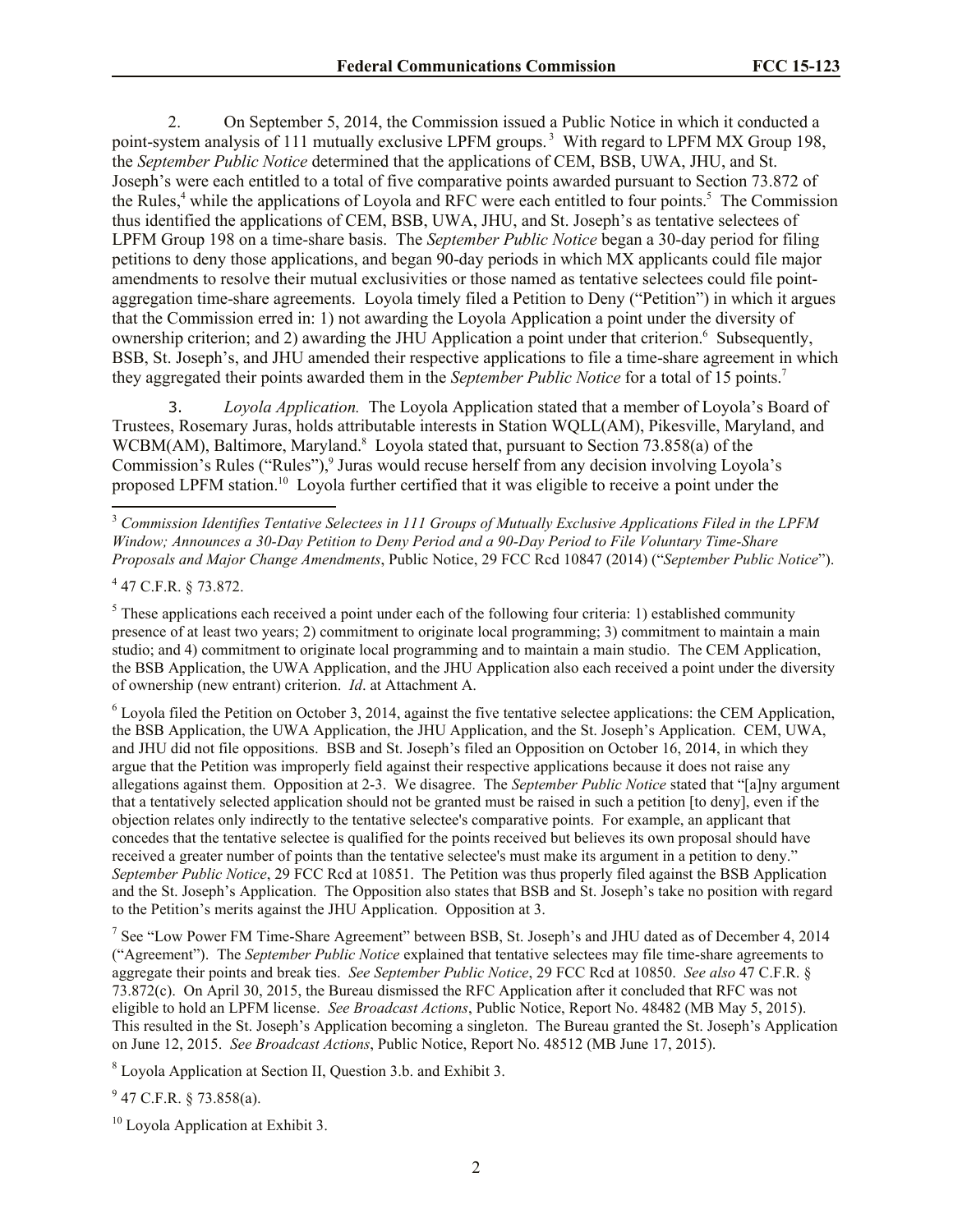diversity of ownership criterion.<sup>11</sup> In the *September Public Notice*, the Commission explained that Loyola was not entitled to this point because although Juras' attributable interests in WQLL(AM) and WCBM(AM) did not render it ineligible to hold an LPFM license due to the recusal exception to the ownership attribution rules, they did preclude the Loyola Application from receiving a point under the diversity of ownership criterion. 12

4. In the Petition, Loyola argues that Juras' interests in WQLL(AM) and WCBM(AM) should not be attributable to Loyola for the purposes of the diversity of ownership point. Loyola states that Section 73.858(a) makes such interests non-attributable, and that the Instructions to FCC Form 318 ("Instructions") notes that applicants that provide a recusal statement pursuant to Section 73.858(a) will "not have those interests attributed to them for purposes of an LPFM station application."<sup>13</sup> Loyola argues that it is contradictory to "simultaneously treat a recusal commitment as both effective and ineffective in negating an otherwise attributable interest."<sup>14</sup> Loyola further argues that the mutually exclusive group public notices were the first time that the Commission indicated that Section 73.858(a) applicants would not be entitled to this point.<sup>15</sup> Accordingly, Loyola states it was entitled to a point under the diversity of ownership criterion under Section 73.872(b)(5).

5. We find that the Commission correctly denied Loyola a diversity of ownership point. Section 73.858(a) expressly provides for an attribution exception only to the Commission's ownership limits (Section 73.855) and cross-ownership (Section 73.860) applicant eligibility restrictions, and does not provide that the Commission will disregard an applicant's attributable interests for other purposes.<sup>16</sup> Thus, Section 73.858(a) does not apply the exception to the Commission's attribution rules to the LPFM selection point criteria awarded under Section 73.872, including that for diversity of ownership under Section 73.872(b)(5). The Commission made this same distinction with regard to Section 73.858(b) which in certain circumstances makes non-attributable to a local chapter of a national organization the

<sup>13</sup> Petition at 2-3, *citing* Instructions at 5, Section II.C.

 $14$  Petition at 3.

l <sup>11</sup> Loyola Application at Section IV, Question 5. *See also* 47 C.F.R. § 73.872(b)(5) ("An applicant must hold no attributable interests in any other broadcast station."). Subsection  $(b)(5)$  also is called the "new entrant" criterion.

<sup>&</sup>lt;sup>12</sup> September Public Notice at 10850, n.22 ("[Loyola] is eligible for a LPFM station because its Board Member with an attributable interest in WQLL(AM) and WCBM(AM) pledges to recuse herself on voting on any matters affecting the proposed LPFM station. The Board Member's broadcast interests, however, are attributable to the applicant for purposes of the new entrant point criterion. [Loyola], therefore, does not qualify for a new entrant point."). *See also id.* at 10848, n.13 ("Similarly, although a director of an LPFM applicant may hold otherwise attributable interests in a broadcast licensee or media entity without making the LPFM applicant ineligible for a license, provided that the director recuses himself/herself from any matters affecting the LPFM station (47 C.F.R. § 73.858(a)), the director's broadcast interests are still considered attributable to the LPFM applicant for the purpose of the 'new entrant' point.").

<sup>15</sup> *Id.* at 4, *citing Commission Identifies Tentative Selectees in 79 Groups of Mutually Exclusive Application Filed in the LPFM Window; Announces a 30-Day Petition to Deny Period and a 90-Day Period to File Voluntary Time-Share Proposals and Major Change Amendments*, Public Notice, 29 FCC Rcd 12686 (2014).

<sup>&</sup>lt;sup>16</sup> 47 C.F.R. § 73.858(a) ("Ownership and other interests in LPFM station permittees and licensees will be attributed to their holder and deemed cognizable *for the purposes of §§ 73.855* [Ownership limits] *and 73.860* [Crossownership], in accordance with the provisions of § 73.3555, subject to the following exceptions: "[a] director of an entity that holds an LPFM license will not have such [ownership] interest treated as attributable if such director also holds an attributable interest in a broadcast license or other media entity but recuses himself of herself from any matters affecting the LPFM station.") (emphasis added). *See also Caribbean Festival Association, Inc*., Letter, 22 FCC Rcd 19238 (MB 2007) (rejecting argument that LPFM board member's recusal under Section 73.858(a) cured violation of 47 U.S.C. § 310(b)(3) because Section 73.858(a) "by its terms, merely provides a mechanism to permit an LPFM applicant or licensee to insulate certain positional interests for the purpose of satisfying LPFM ownership restrictions").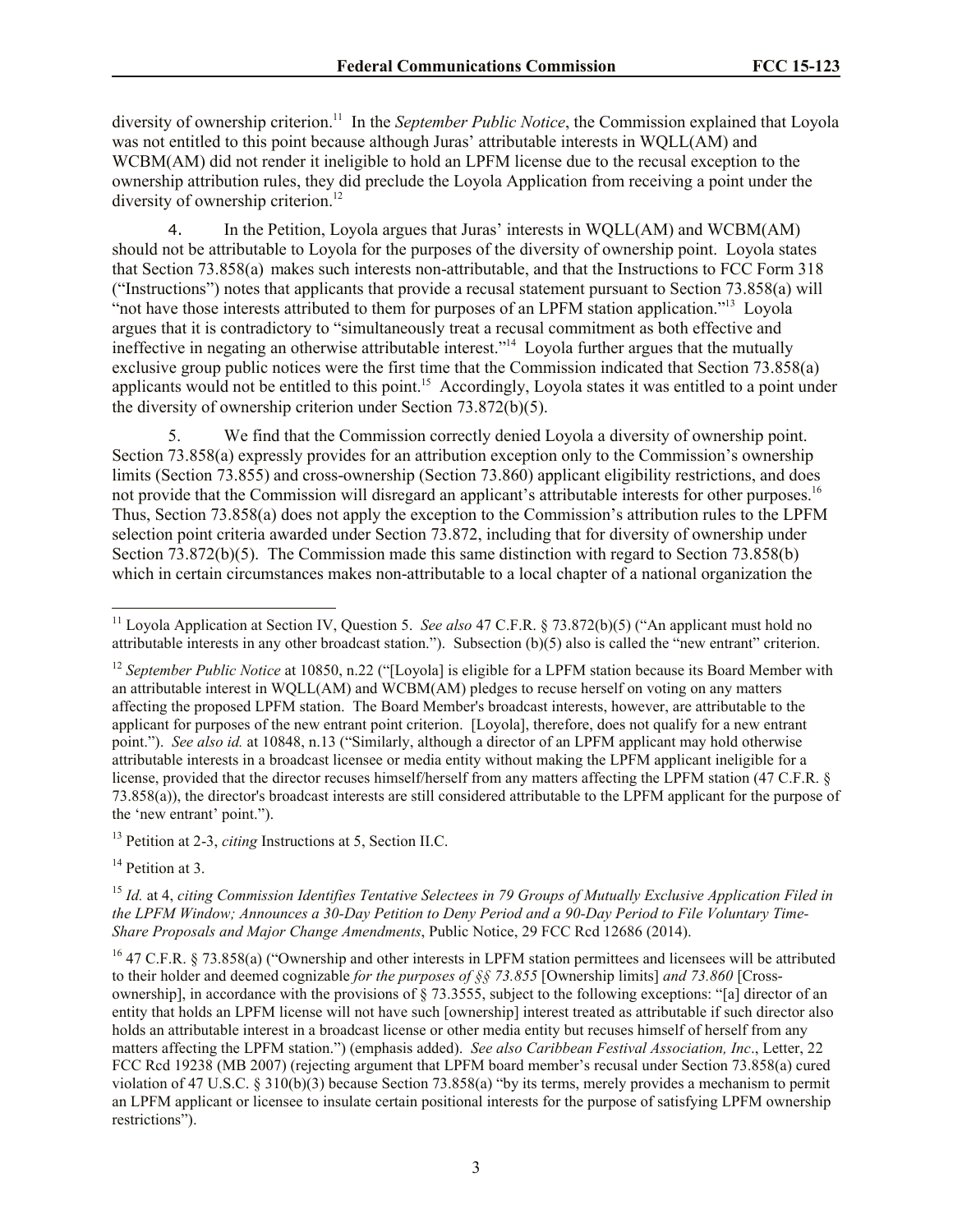attributable interests of the national organization. In carving out this ownership *eligibility* exception, it noted that such local chapters would not be entitled to a diversity of ownership point.<sup>17</sup>

6. We also disagree with Loyola's strained reading of the Instructions. The text Loyola cites instructs applicants how to complete Section II, Question 3 and Question 5 of FCC Form 318, questions which are designed to identify the parties to the application and to establish their *basic qualifications* under the Commission's ownership rules. 18 The Instructions do not state that applicants that are eligible to apply for an LPFM construction permit pursuant to Section 73.858 will be entitled to a point for diversity of ownership for comparative purposes. Loyola's interpretation of the Instructions is not only inconsistent with the limited scope of the recusal exception to the attribution rules established by Section 73.858(a), it is also unreasonable, as it would permit applicants with attributable broadcast interests to be awarded a point for diversity of ownership, thus undermining the Commission's goal in establishing the new entrant point in the *Sixth Report and* Order of encouraging new entrants to broadcasting, thus fostering diversity.<sup>19</sup> Because there is no conflict between Section 73.858(a) and the Instructions, and Loyola's interpretation of the Instructions contradicts the language of Section 73.858 and Commission's stated purpose in awarding a comparative point to new entrants, we reject Loyola's argument. 20

7. *JHU Application*. The JHU Application, as originally filed, did not claim a point under the diversity of ownership criterion, but rather first claimed the point in an amendment filed on February 14, 2014 ("Amendment"), after the November 15, 2013 close of the filing window.<sup>21</sup> Loyola argues that both the Rules and the Instructions prohibit such an amendment and JHU should have thus been denied a point under this criterion.<sup>22</sup> Accordingly, Loyola argues that JHU should not have been a tentative selectee of LPFM MX Group 198.

8. We agree that the *September Public Notice* erred in awarding JHU a point under the diversity of ownership criterion. As Loyola notes, the Rules and the Instructions clearly state that postwindow amendments will not be accepted if they result in additional points being claimed.<sup>23</sup> Accordingly, we deduct this point from the JHU Application's total, leaving it with four points.

 $\overline{\phantom{a}}$ 

(continued….)

<sup>&</sup>lt;sup>17</sup> See Creation of a Low Power Radio Service. Fifth Order on Reconsideration and Sixth Report and Order, 27 FCC Rcd 15402, 15459 ¶ 160 ("*Sixth Report and Order*") (broadcast interest of parent organization will be considered attributable for diversity purposes).

<sup>&</sup>lt;sup>18</sup> The instructions cited by Loyola involve Section II of Form 318, whereas the comparative point factors are addressed in Section III of the form and instructions. In addition, the instructions noted by Loyola cite to Section 73.858(a) of the Rules, which explicitly refers to rules involving basic qualifications (Section 73.855 and 73.860), and not comparative points awarded under Section 73.872.

<sup>&</sup>lt;sup>19</sup> Sixth Report and Order, 27 FCC Rcd at 15473 ¶ 191("we also believe that our selection process should encourage new entrants to broadcasting and foster a diverse range of community voices . . . we will award one point to an applicant that can certify that it has no attributable interest in any other broadcast station.").

 $^{20}$  Loyola acknowledges the limited effect of Ms. Juras' recusal in its application, noting that it is making the commitment "in order to satisfy the cross-ownership restrictions set forth in Section 73.860 of the Commission's Rules." Loyola Application, Exhibit 3.

<sup>21</sup> *See* JHU Application at Section III, Question 5; Amendment at Section III, Question 5.

<sup>22</sup> Petition at 4, *citing* 47 C.F.R. § 73.871(b) and Instructions at 8, Section III.A.

<sup>&</sup>lt;sup>23</sup> 47 C.F.R. § 73.871(b) ("Amendments that would improve the comparative position of new and major change applications will not be accepted after the close of the pertinent filing window."); Instructions at 8, Section IIIA ("Applicants may not enhance their comparative position after the close of the filing window during which they filed their applications."). *See also Media Bureau Announces Availability of the Revised FCC Form 318 and the Filing Procedures for October 15 – October 29, 2013 Low Power FM Filing Window*, Public Notice, 28 FCC Rcd 8854, 8857 (MB 2013) ("The comparative qualifications of applicants, *i.e.*, maximum possible points awarded pursuant to Section 73.872, are established as of the close of the filing window. While new and major change applications may